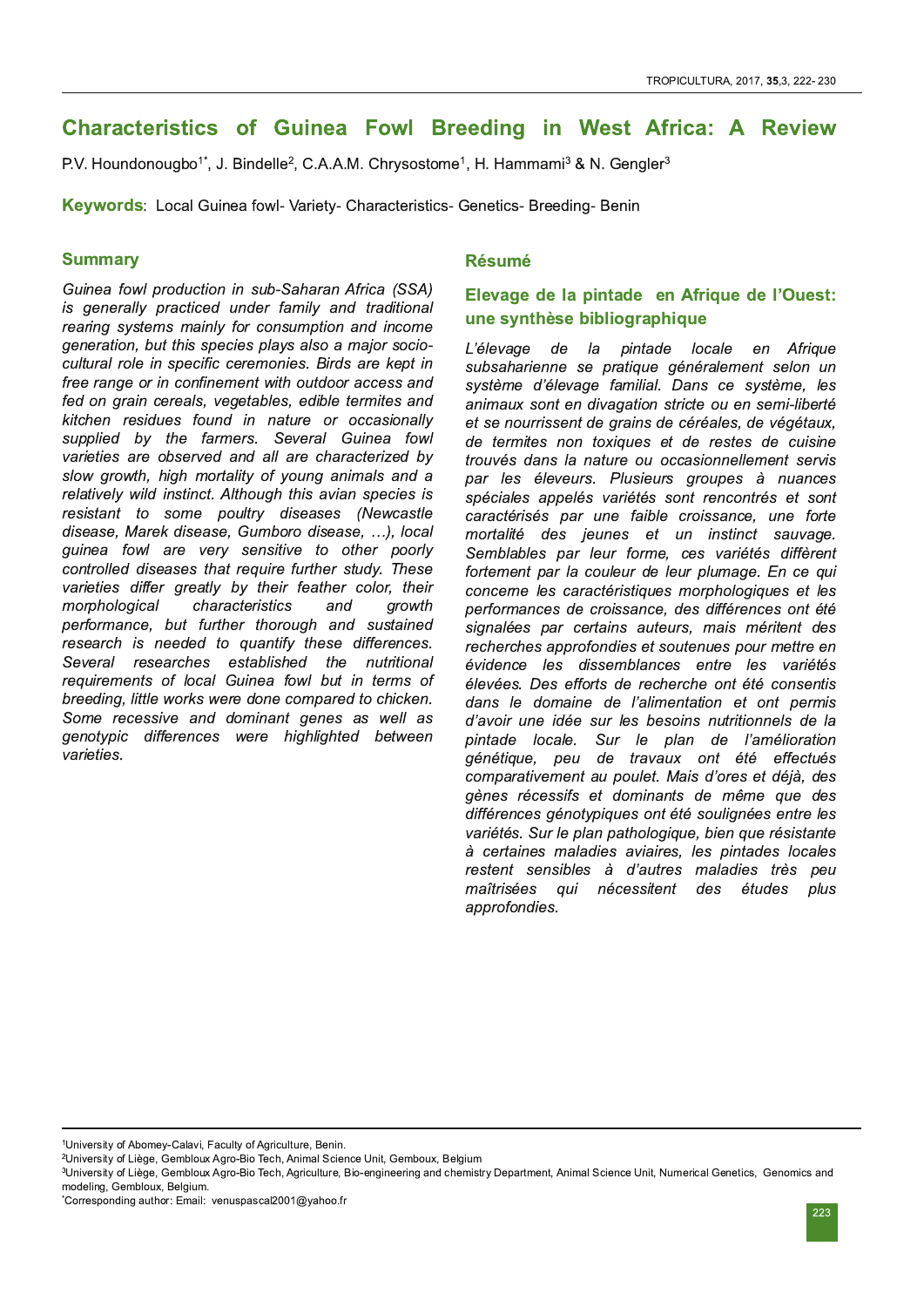## **Introduction**

In the tropics and specifically in West Africa, small poultry farming holds an important share in the agricultural economy which contributes up to 37% of the gross domestic product (GDP) and over 85% of export earnings of developing countries (19). Livestock production contributes up to 6% of national GDPs (42). In Benin, livestock estimates for 2014 for poultry reached 23,221,000 birds (13), while local breeds in species of poultry including chickens, ducks, Guinea fowls, turkeys, and pigeons, averaged 11.2 million birds and produced 10,560 tons of meat in 2004 (18). The importance of Guinea fowls (Numida meleagris) in national flocks varies according to the country. For example, with 6.5 million birds, it ranks 2ʰª after chicken in Burkina Faso  $(42)$ , while in Benin, Guinea fowl is the  $3<sup>rd</sup>$  most represented domestic bird species, after chicken and duck. Local guinea fowl populations in Benin represent 11% of the national poultry population, or 3.5 millions of birds, of which 79% are found in the north of Benin (9). Similar numbers are found in Burkina Faso with 6,117,826 heads in 2004 (38). The Ghana bird population in 2010 was about 36,271,000 heads including 7.1% of quinea fowl or approximately 2,575,000 heads (20). In Niger, according to Moussa Amadou et al. (33), the domestic poultry population in 2007 was 120,190,000 with in first rank the chicken  $(55%)$  followed by quinea fowl  $(26%)$ . In the African tropics, Guinea fowls provide not only high quality dietary protein but these birds play also an important social and cultural role (14, 42). Guinea fowl is used to welcome important guests, as respectable social gifts, funerals, festivals, sacrifices and payment of dowries (10, 16). The motivations for the practice of small poultry farming are double: income generation through the sale of live poultry and sometimes eggs, and household consumption (31, 28). Guinea fowl meat is considered as a delicacy with demand being higher than supply and high price that make it a useful tool for poverty reduction (3). Dahouda (14) reported live guinea fowl and eggs prices of 1630 FCFA and 45 FCFA, respectively, when chicken is sold in Benin between the price of 800 and 1450 FCFA, and adult male between 1000 and 2000 FCFA while the chicken eggs are sold between 30 and 35 FCFA in 2002 (11). In Ghana, incomes derived by the guinea fowl breeders consists of 71% of the sale of live animals and 39% from eggs with an average profit of  $8\%$  (24).

However, despite similar carcass dressing percentage, it is suspected that Guinea fowl has a higher production cost associated with a longer rearing period and a high feed conversion ratio estimated to 2.74 in comparison to 1.96 for chicken in intensive production systems (35).

With 12 to 14 weeks, Guinea fowls take twice the time to reach a commercial live weight compared to the 7 to 8 weeks required for chicken.

Moreover, despite a strong market demand, rearing Guinea fowls in tropical Africa is undermined by several constraints such as feed quality and quantity and shelter that affect the health of the animals and the productivity of the whole system (42). Currently there is also only very limited work done on the genetic improvement of Guinea fowls under local conditions (38, 40, 7, 42). As stated before, ir industrial systems, a production cycle for meat lasts between 82 and 94d (25). But in Benin and Burkina Faso, it may take 5 to 6 months (14, 42). In addition, most small poultry farmers raise birds from local breeds which performance potential are unknown. This manuscript reviews the characteristics of the traditional breeding system of local guinea fowls in West Africa focusing on the assets and constraints of this activity and the particularities of the varieties that are reared.

#### Origin and environmental requirements of Guinea fowls

Guinea fowls are part of the Galliformes order, lower order of the Alectoropodes, family of the Phasianidae, and subfamily of the Numididae including 4 genera (Numida, Agelastes, Acryllium and Gutta). Different species of Numida are found where Numida meleagris is the common ascendant strain of the domestic fowl that includes several varieties and improved strains (12, 29). Originating from hot and dry environments in tropical West Africa (7), the domestic Guinea fowl has generated different varieties that spread throughout the world with human migrations (12). First traces date back to the Antiquity with references in the Greek mythology stating that Guinea fowls were born from the transformation of the King Meleager's sisters in birds by the goddess Artemis. Guinea fowls were mainly used in ancient Rome and Greece as birds for sacrifice. Later, they left the altars for Greek and Roman tables and began to be raised in farmyards. Their trace was lost in Europe during the Dark Ages, reappearing in the late Middle Ages (1300 – 1500) (12, 29). Later, as for poultry in general, intensive rearing and breeding techniques were developed and the Guinea fowl industry is nowadays well-developed in some countries such as France or the US. Although, Guinea fowls originate from the tropics, the comfort zone of adult birds ranges from 10 to 25 °C (50) and feed intake strongly decreases between 20 and 30%  $\,$ when temperature reaches 32 °C. As for chicks during the first 30 days of life, the thermoneutrality zone is higher (31 to 33  $\degree$ C) and thermoregulation is inefficient, inducing high death toll of young guinea fowls if  $T$  is too low  $(29)$ .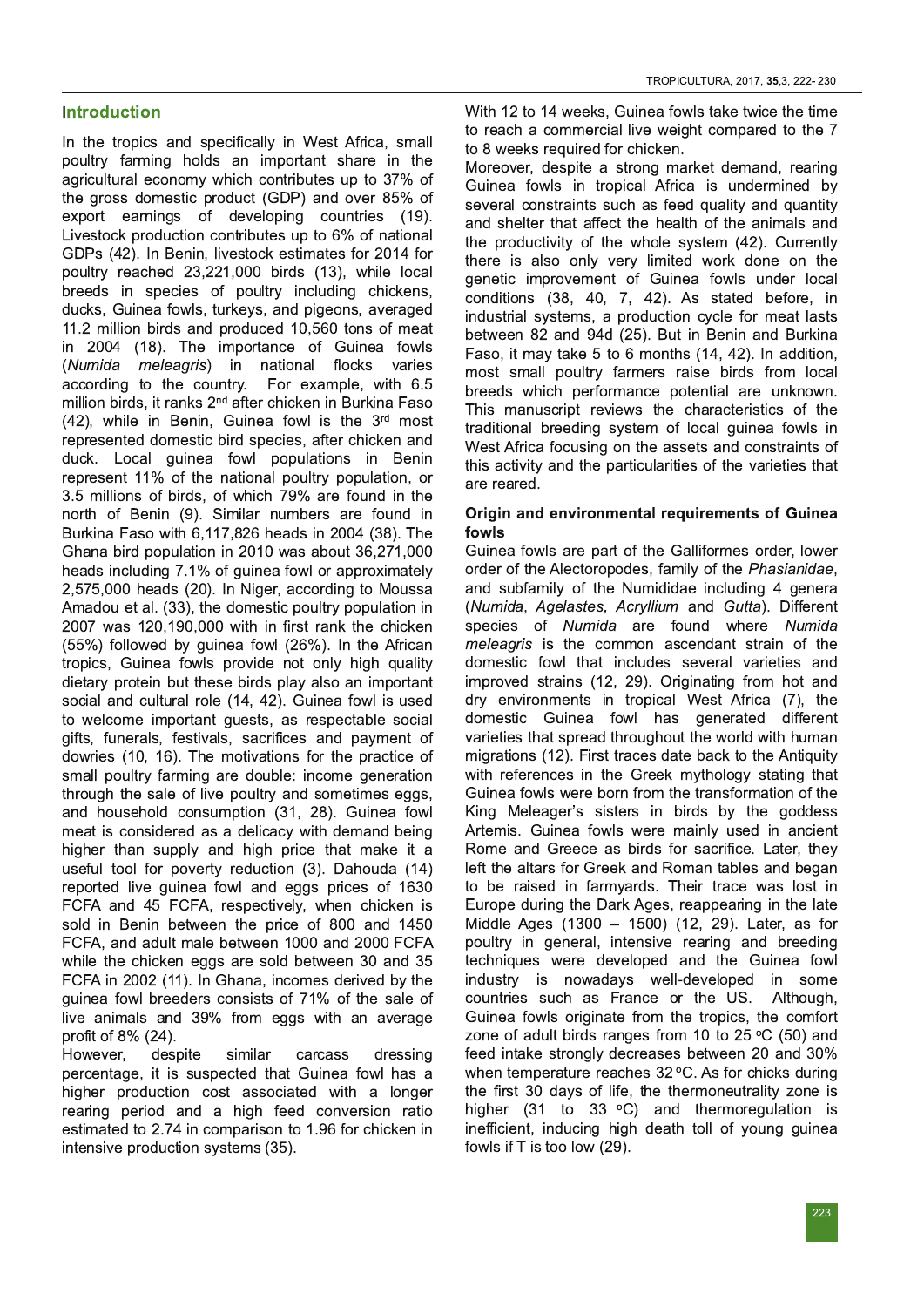

Morphology of guinea fowl

Figure 1: Morphology of a guinea fowl.

Table 1 Morphological differences between guinea fowl varieties.

| The morphological part                                                                                                                                                 | Morphological characteristics betw een varieties                            |  |
|------------------------------------------------------------------------------------------------------------------------------------------------------------------------|-----------------------------------------------------------------------------|--|
| Body length                                                                                                                                                            | Varying from 43 to 75 cm according to the variety (21, 45).                 |  |
| Sternum length                                                                                                                                                         | 9.03 cm for Common, 8.85 cm for Ash and 8.93 cm for Black at 28 w eeks (17) |  |
| Tarsus length, drumstick length, body length,<br>w ings length and the chest circumferences                                                                            | Similar betw een varieties (17)                                             |  |
| Main characters (15)                                                                                                                                                   |                                                                             |  |
| White Guinea fow I or albino guinea fow I: w hich is rare and the feathers are completely w hite w ithout beads (chicks and adults)<br>and their skin is not pigmented |                                                                             |  |
| Chamois guinea fow I: Feathers are yellow ish-slightly ocher and is sometimes w rongly referred to as White guinea fow Is                                              |                                                                             |  |
| Lilac guinea fow I: with bright blue gray feather and dark chest and neck                                                                                              |                                                                             |  |
| sabella guinea fow I: Feathers are beige with                                                                                                                          |                                                                             |  |

Purple guinea fow l: Feather are uniformly dark

Bonaparte guinea fow I: Considered as a crossed breed betw een Gray, Lilac, Purple, and White varieties. It presents w hite-albino feathers on the chest and secondary flight feathers on the wings, but never at the top nor on the tail. They also give birth to very heterogeneous groups, concerning the plumage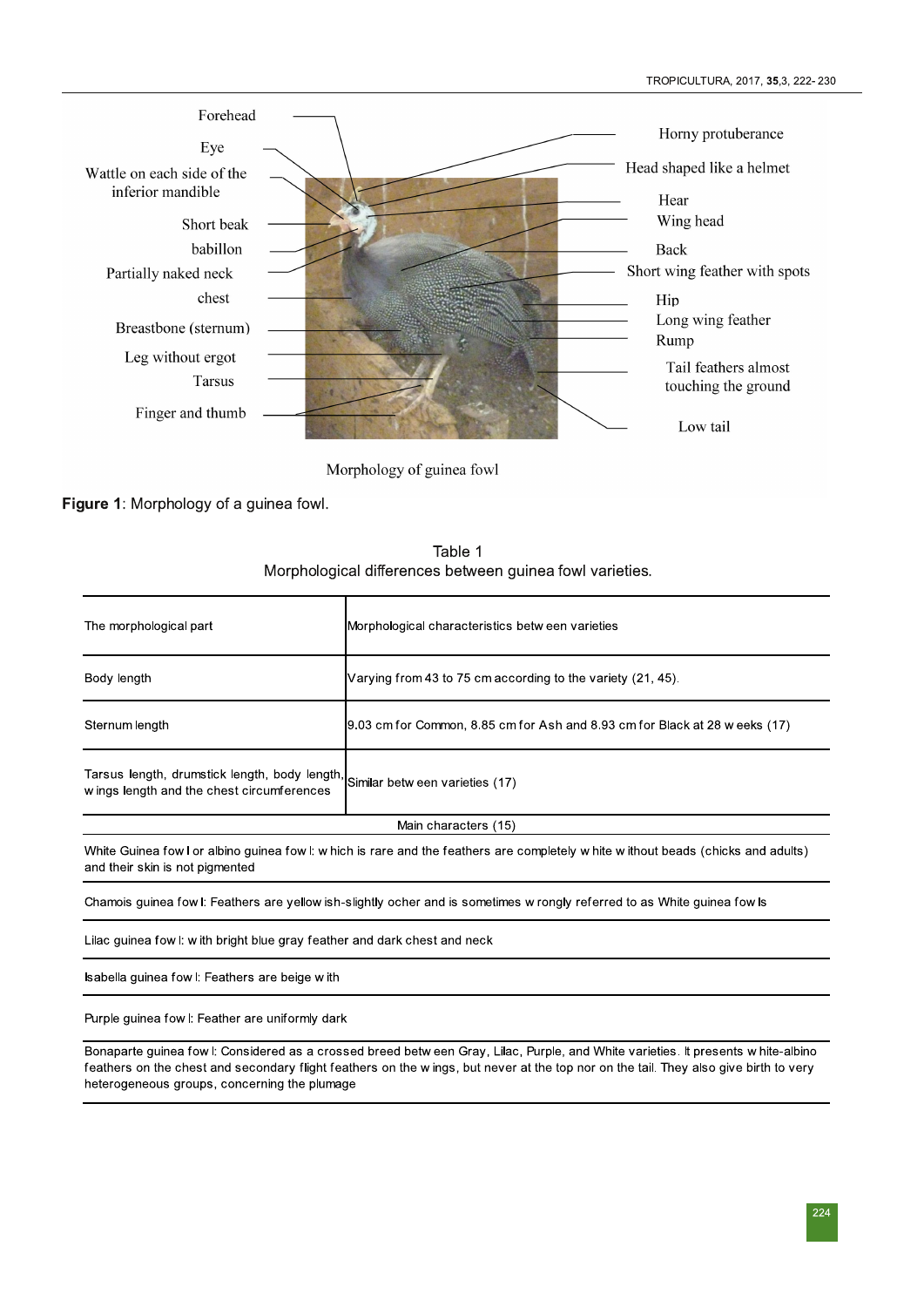Surprisingly, there is also a strong sensitivity to daylength in the development of reproductive organs and the fattening of females resulting in a well-marked laying season (40), possibly resulting in a synchrony between resources availability and egg production. The best performances are reported to be found in the rainy season; when it was observed in West Africa that feed intake was highest (28). Furthermore, the birds lay in cycles of up to 40 weeks which coincide with the rainy season and last until several weeks after the onset of the dry season  $(3, 28)$ . Finally, Bougon et al. (8) reported that under continuous lighting conditions, fat deposition was reduced by 12 and 23% for males and females, respectively.

## Morphology and genotype of Guinea fowls

The birds of the subfamily Numidae, including guinea fowl (Figure 1), have the form of vultures and were well described by various authors  $(4, 5, 7, 12, 21, 21)$ . Unlike most avian species, sexual dimorphism in Guinea fowls is characterized by heavier females than males (29). The weight development of both sexes is the same until 12 weeks of age, but beyond, females display higher weight gains with a difference of about 20% as a consequence of sexual maturity resulting in higher fat deposition and development of the genitalia (6). Cloaca examination is the surest assessment concerning sexing at 8 weeks of age (2). The cry is also an element of sexing used by farmers; according to them it is composed of double syllables and monosyllable for females and males, respectively  $(9).$ 

Numida meleagris var. galeata commonly called the pearl gray helmeted Guinea fowl is the most widespread variety in Africa (Table 1). The cephalic protuberance is brown-colored; the cheeks take on lilac, dark brown eyes, bright red wattles, and pink beak at basis with ash-like color at the other end. The legs are slate gray; the feathers are blue-gray with many bead-shaped white spots (21, 45). The neck and the upper breast are black-blue uniform. Newly hatched pearl gray helmeted Guinea fowl chicks are red-brown with five black longitudinal stripes on the head. Their back is striped and dotted with black spots and stripes and the belly is yellowish. Their legs and beak are red (21, 45). The first feather of chicks after hatching is brown edged with red and yellow brown color (29). From the fifth to the tenth week, tiny white spots appear in a gray-brown feather. From the tenth week, the guinea fowl take their adult morphology (29). Despite morphological common features, some differences not only in plumage color but also in body part sizes allows to differentiate 5 additional varieties which presence varies with the location between and within countries such as Benin, Niger or Nigeria (4, 9, 45). Table 1 shows some morphological differences between some varieties.

According to Dams (15), the different colors of quinea fowl are characterized by different genes (Table 1). The lilac color is represented by an autosomal recessive gene 'l', a dilution of gray with a backgrounc blue azure color, chicks having light ash-colored stripes with dark ash. Chamois guinea fowls have an autosomal recessive gene 'c' and a pigmented skin with yellow stripes slightly reddish. The gray color is observed in individuals carrying at least one dominant allele, the Lilac 'L', the chamois 'c' or isabelle 'Is' thus, the pearl gray guinea fowl are generally heterozygous and frequently obtained from crossing between the 'violet' and 'lilac' ones. Finally, the Dur color, is present on a sex-related gene with 'is is' for the male and 'is-' for females. Conversely to mammals, male birds have two identical sex chromosomes while female birds have two different sex chromosomes (15). Likewise, it is difficult to obtain double recessive males from Isabella individuals regarding a gene linked to the sex. However, auto sexing crossings are possible. Possible genetic formulas of different colors according to Dams (15) are described in Table 2.<br>Notwithstanding plumage differences, genetic Notwithstanding plumage differences, genetic variations seem to affect birds performances as different varieties differ also in terms of productive straits (17) and resistance under traditional farming conditions (42): e.g. number of eggs laid per season, egg, quality such as shell thickness and viability of young guinea fowls. Ayorinde et al. (4) showed significant difference between consumption and feed conversion between white, gray, black and ash varieties; while the growth performance did not vary significantly.

The challenge in Guinea fowl reproductive improvement in traditional farming systems of West Africa lies in the enhancement of the laying performance, including egg weight, conformation of the shell, eggs hatchability rates, in females and the ability to harvest the semen volume and fertility in males. The complexity of guinea fowl improvement is related to the fact that laving and weight performances on one hand and levels of abdominal fat and meat yield on the other are antagonist criteria (5) while both are important for increased productivity in dual purpose traditional systems. The genetic variability of local guinea fowl already illustrated by the differences in variety has also been highlighted by microsatellites studies (27). Singh et al. (46) showed by a multivariate test of cluster that there is a low (weak) genetic distance between the quinea fowl of variety lavender and the varieties of hens and quails  $(0.211 - 0.215)$  but a genetic great distance with the duck and the turkey (goose) (0.343-0.350). This genetic variability opens a huge opportunity to improve local varieties of quinea fowl in sub-Saharan Africa.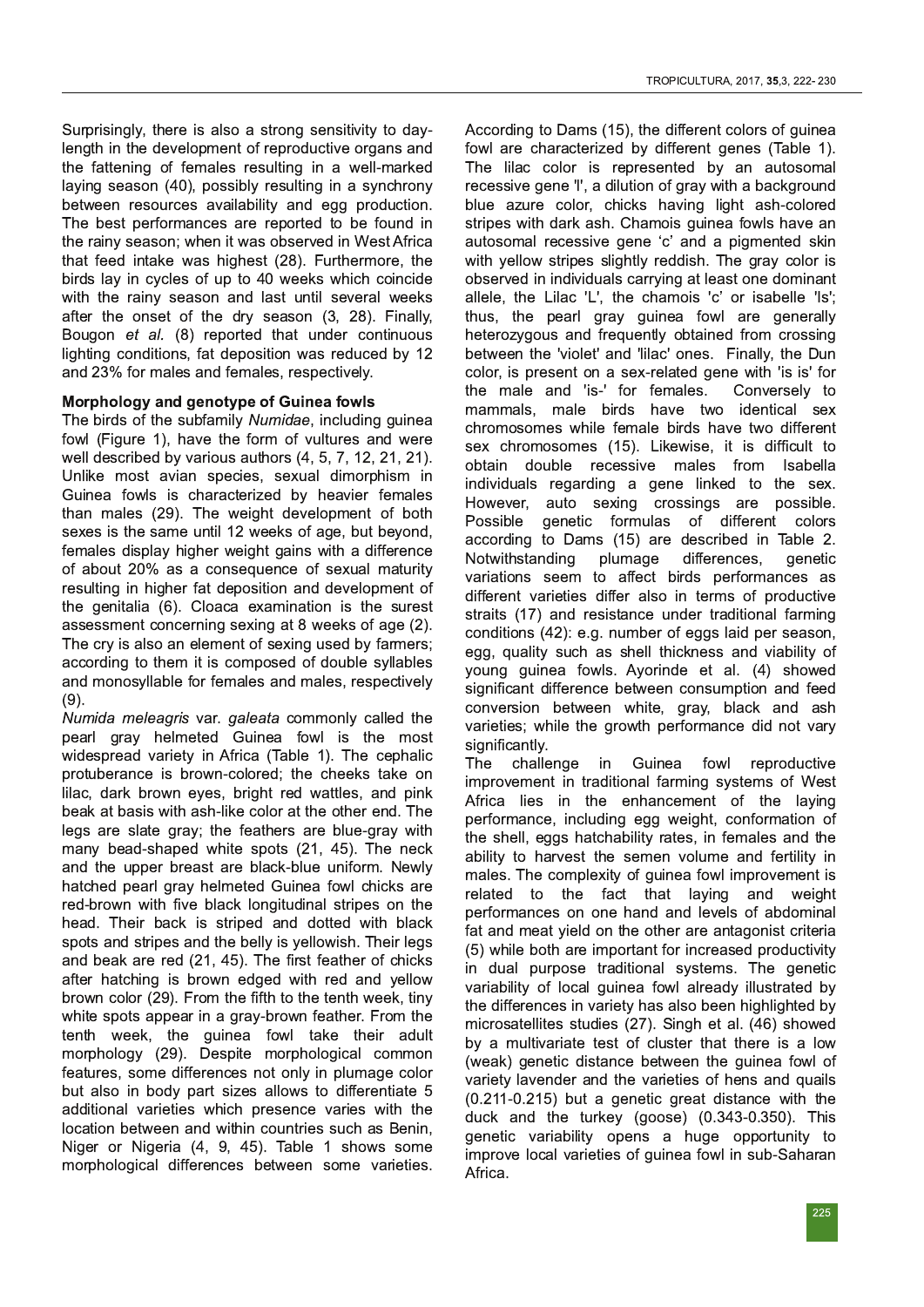| Guinea fow I w ith pearls                         | Guinea fow I w ithout pearls                       |
|---------------------------------------------------|----------------------------------------------------|
| Pure Gray: PP LL CC is (is is for male)           | Purple: pp LL CC is (is is for male)               |
| Lilac: $Pp \parallel CC$ is ( $s$ is for male)    | Azure: ppll CC is (Is Is for male)                 |
| <b>sabelle: PP LL CC is (is is for male)</b>      | Rachel: pp LL CC is (is is for male)               |
| Buff: PP LL cc <b>ls</b> ( <b>ls ls</b> for male) | Fulva: pp LL cc <b>ls</b> ( <b>ls ls</b> for male) |

Table 2 Genetic formulas of different colors (15).

According to our knowledge only France is operating an organized guinea fowl genetic improvement system (43). This system is based on the breeding and improvement of closed complementary female and male lines and their crossing to obtain final production (30). The current system is based on traditional phenotypic and genealogical information. Genomic selection is not expected to be used until five or ten years because, the genome of the guinea fowl has not yet been sequenced and genomic selection remains costly (30). For the same author, profitability of guinea fowl genomic selection is much less obvious than in cattle where the generation interval is longer.

#### Traditional rearing system in West Africa

The traditional free-range rearing system for Guinea fowls in West Africa is well documented (40, 7). It is integrated in the family poultry rearing system where birds scavenge in groups of at least twelve birds together with birds of different age and species such as chicken, Muscovy ducks or turkeys (38). In Benin, family rearing of guinea fowls is mostly met in in the north of the country. Housing for poultry includes traditional circular mud huts (the "Tatas Somba"), henhouse or barns built with mud walls or straw (9). The door of the barn is always oriented westwards opposite of prevailing winds (9). The roof is usually made of stubble found around the villages. Stubble acts as a good insulator against direct sunlight, but is also a nest for various parasites (47).

#### **Feeding**

Smallholders feeding systems are based on grain, herbaceous plants and insects scavenged in the field and in the areas around the villages. The birds fed themselves around concessions, by gleaning here and there and received occasionally from the traditional breeder some grain supplement. Although qualitative assessments have been performed, the quantity of raw matter ingested in the wild during scavenging has not been correctly measured yet.

According to Dahouda (14) and Boko (7), the diet of the scavenging bird is generally made of energy (kitchen waste, bran, corn, millet, sorghum, soybeans and rice), vitamins (green fodder, sprouted grains and fruits), minerals (salt, pounded shells) and protein-rich (termites, legumes, and soybean draff) ingredients. The composition of the supplements distributed by the farmers varies with the availability of the feed ingredients and the age of the birds: young chicks with down feathers are often supplemented ad libitum with crushed cereals and termites; feathered chicks and adults receive only cereal grains as complement (corn, millet and sorghum) in the morning and/or the evening (10). Besides its nutritive function, the feeding of birds encourages them to return to the chicken house in the evening  $(14, 7)$ .

#### Animal performances in traditional systems of **West-Africa**

#### Growth

Ayorinde et al. (4) observed three phases of growth for birds reared in West-Africa: from 0 to 6 weeks corresponding to a rapid growth and 7 to 16 weeks corresponding to a slower growth with an inflection point found around 16 weeks. Local guinea fowls are known for having lower growth rates than improved breeds such as strain Galor (17). Moreover, the growth performance in avian species depends on the farming system (49, 48) and the energy and protein levels in the diet. In traditional breeding system in Benin, guinea fowl weight at 12 weeks of age 417 g and 334 g for males and females, respectively while at six months, the average live weight was 1121±100 g (14). In improved rearing, i.e. where animals were bred in chicken houses, received complete diet, were separated by sex and received veterinary care, the mean weights at the same age were  $1151\pm108$  g for males versus 1085  $\pm$  74 g for females (14). These values are similar to those reported by Sanfo et al. (41) in a similar system. In Algeria, Halbouche et al. (22), reported 1.008 kg live weight for 90 days old guinea fowls fed a well-balanced 2800 kcal ME/kg and  $22\%$  CP diet.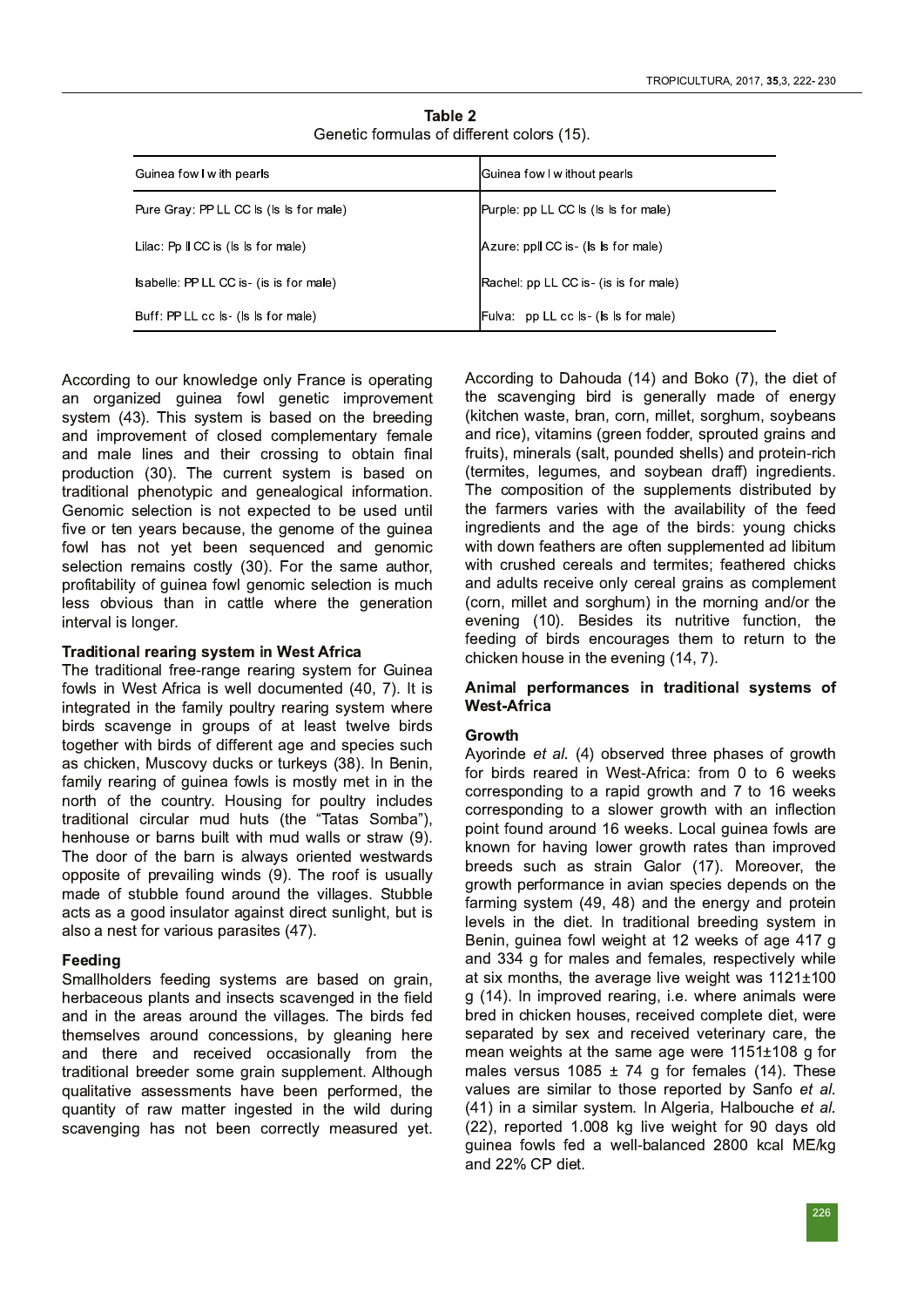This performance of local quinea fowl is far lower than those displayed by improved birds in Europe who reach 1.8 kg bodyweight under 3000 kcal/kg diet (29) and raises the question of the assessment of the feed requirements for local varieties of Guinea fowls. Those performances a much higher than the ones obtained by Dahouda (14) in local guinea fowls reared in confinement in Benin which varies from 687 g to 695 g at 12 weeks of age with the respective levels of energy for starting, growing and finishing of 2902, 2914 and 2910 kcal ME /kg, and 23.3, 20.3, 16.3% for protein. Under similar rearing conditions. the average weight of grey (510 g) differs from that of the Black  $(478 g)$  and Ash  $(467 g)$  at 12 weeks. This difference is low at 28 weeks with 980.1 g for grey guinea fowl, 970.4 g for ash and 950.8 g for black  $(17).$ 

## Reproduction performance

Reproductive performances are strongly affected by the strain, the climate and the quality of the feed. Sexual maturity in females can theoretically be reached at 24 weeks (38), but in traditional systems it takes between 32, 36 and 37 weeks in Nigeria  $(4)$ , Benin (14) and Algeria (22) respectively. Guinea fowl are seasonal breeders (31). Economically, the short laying season coinciding with the rainy season is a limiting factor to the activity (9). Nonetheless, Moreki and Seobo (32) reported that Guinea fowl hens start laying in spring with increasing daylight and are able to lay during 9 months in a row. The egg-laying period can be extended and early fertility improved by using artificial lighting. In Ghana, Konlan et al. (28) arqued that female Guinea fowl with pearls (Common breed) are capable of laying fertile eggs throughout the year with a daily laying rate of 40% (28) when given adequate supplementary feeds and if provided water ad libitum. In the same study, hatchability was 69% and 66% in October and November, respectively (28). This result is similar to the 68% hatchability reported by Karbo et al. (26) and the 70% observed by Avornyo et al. (3) but lower than the hatchability of 88% reported by Saina et al. (36). However Konlan et al. (28) found that the hatchability sharply decreased to 18% in December at the peak of the Harmattan hot and dry season. Therefore, besides the seasonal impact of feed availability on female laving performances, the environmental changes associated with the hot dry season seem to be detrimental either to eggs hatchability because of problems during brooding or males semen quality and sexual activity. Indeed, sperm quantity and quality depend on the weight of the testicles which are affected by environmental factors such as lighting, temperature and feeding (29). Males' activity and fertility might be especially problematic in Guinea fowls since the monogamous character requires a higher sex ratio to get a good fertility as compared to other poultry species.

The number of eggs laid each year per female in Nigeria reached 97 (4) and higher than values of 72 and 68 reported under Benin controlled environment by Chrysostome (9) and Dahouda (14). In Burkina Faso, Sanfo et al. (38) indicated 103.8±9.6 egas/female/vear in accordance with the findings of (22) who pointed out 107 eggs/female/year. The duration of the laying season is 7 month (14). For Sanfo et al. (42), the duration of laying season in improved system is to 5 month for the first year and 7.5 months for the second laying year. Eggs of Guinea fowl are smaller but more resistant to breakage than those of hens (24, 23). They are on average  $47$  mm long and  $36.5$  mm large for the largest diameter and they weight between 25 and 50 g (42). For example, Ikani and Dafwang (24) in Nigeria showed that eggs of Guinea fowl weight between 35 and 40 g against 45 to 55 g for chicken. External and internal characteristics of guinea fowl eggs varies also from a local variety to another  $(23)$ . According to Narushin and Romanov (34), both thick egg shells and firm interiors, which are accepted as being higher than average, lead to an increase in egg weight, which results in the more successful hatching of embryos from heavier eggs. For example, investigations in the central region of Burkina Faso showed that eggs weight ranged between 25 to 50 g (39) and their fertility rate averaged 84.4% but varied with the egg weight. The embryonic death varied between 11.2% and 17.3%. Hatching rate was reported to be positively correlated (r= 0.85,  $p<0.05$ ) to the egg weight (39). The one-day chicks weighed  $25.2\pm1.9$  g on average and their weight was positively correlated (r=  $0.96$ ,  $p<0.05$ ) to egg weight (39). Furthermore, Sanfo et al. (38) showed that eggs from guinea fowl reflect the basic tendency for low hatchability to be a feature of eggs with shapes that are not within the normal range. In addition, these authors showed that more rounded eggs were less successful in hatching than those with sharp ends. Similar observations have been reported for quail eggs by Sezer (44). Therefore, the external and internal quality of eggs could be used as criteria to improve egg weight and fertility and used as selection criteria between varieties (1). Incubation condition may also influence hatchability. In Northern Benin. eggs are brooded by hens, guinea fowl or duck (7). In traditional free range breeding system of West Africa, the incubation period of quinea fowl eggs lasts between  $26$  and  $28$  days  $(9, 38, 14)$  and hatching rates are usually higher than and 80%: 79.9% ir Benin (14), and between 81 and 93 in Nigeria (4). In Burkina Faso, the production cycle of local Guinea fowl females was estimated to  $3.2\pm1$  year with a productivity of  $5.3\pm1.2$  adult quinea fowls per female each year (38).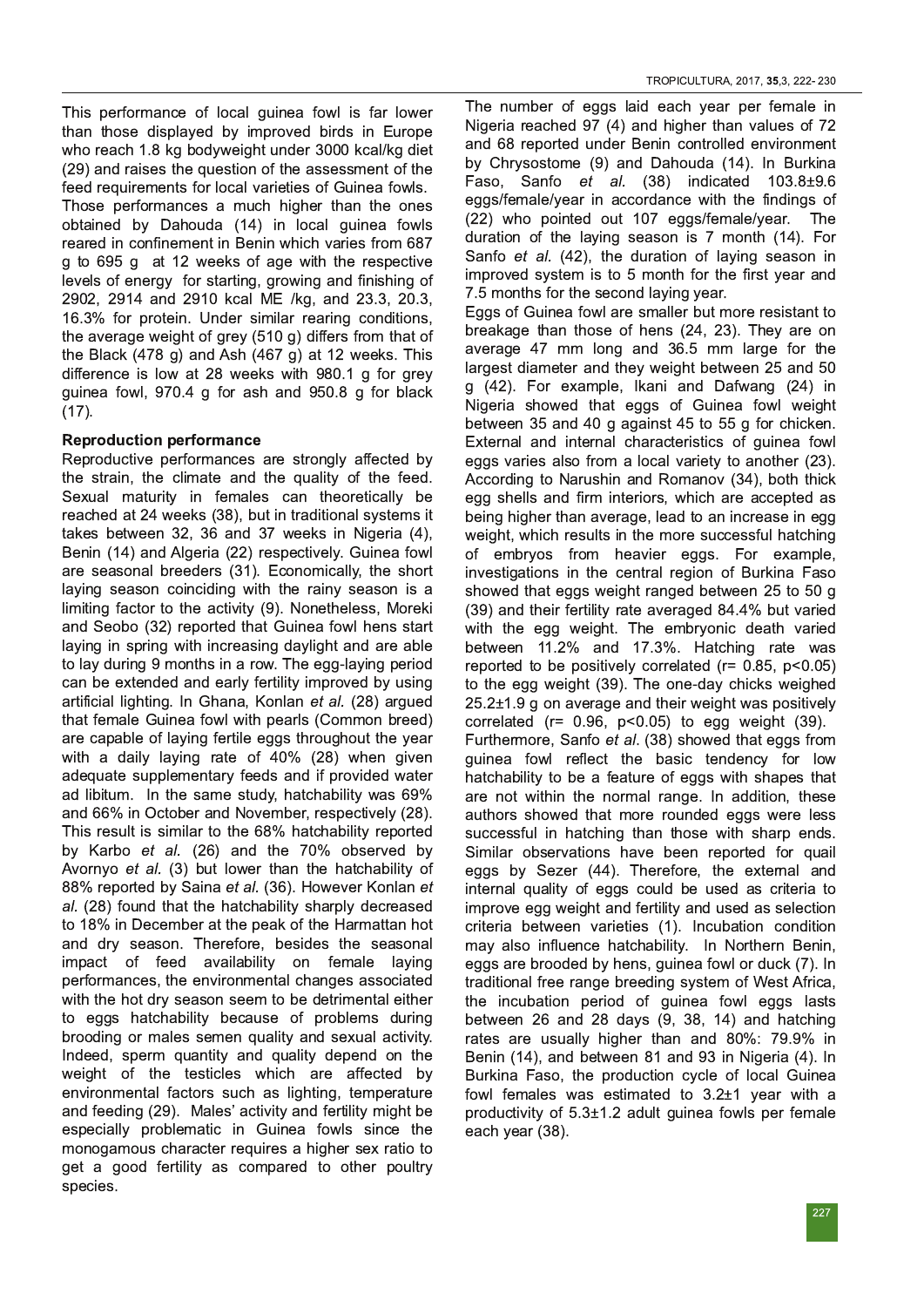#### Causes of mortality

In the Borgou department of Benin, a survey carried out on Guinea fowl breeding system showed that 28% of the mortalities were due to various illnesses, 19% to straying in the bush, 17% to various accidents, 7% to drowning in run-off water during heavy rain, 5% to predators, 5% to food poisoning and 18% to other causes (14). In Niger the causes of high mortality observed according to Moussa et al.  $(33)$  were undiagnosed diseases  $(72%)$ , poor housing  $(13\%)$ , predation  $(8\%)$  and lack of feed  $(6\%)$ . According to Sanfo et al. (39), causes of chicks mortality can be related to the weight of the incubated eggs where mortality is higher among guinea fowl obtained from eggs of 25 g to 35 g  $(46%)$  than eggs of 45 g to 50 g (6%). The major pathology in free range system is due to parasitic infestation such as ascariasis, capillariasis and syngamose. These parasites are responsible of major retardation in growth of birds reared in free range, weight loss and diarrhea, although Guinea fowls are the birds performing the best under poor hygienic conditions (7). The traditional free range and multi-species systems induces high infestation rate (7, 10).

Comparatively to Niger, the prevalence trichomoniasis infection is low in Benin (10), whereas the coccidia prevalence is very high, reaching about 71% in Benin (10). Five categories of ectoparasites with a dominance of Argas sp were identified by Salifou et al. (37) in Benin. However, the impact of ectoparasites on the mortality of Guinea fowls has not been clearly established. Guinea fowls are not immune to outbreaks of pasteurellosis, Salmonella pullorum and Newcastle virus although it is said by the farmers to be more resistant than chickens to viral diseases (10). According to Singh et al. (45) young subjects under two months are the most vulnerable in Burkina Faso, Sanfo et al. (38) indicated that the highest mortality rates ranging from 33.1 to 68.9% according to the villages is observed between the hatching to the fourth week of age. Similarly, Boko (7) indicates that global chick mortality varies between 65 and 68% in Benin.

**Conclusion** 

Family poultry breeding occupies a significant place in the activities of rural households and peri-urban Africa and Guinea fowl plays an important part, along with other species such as chickens, Muscovy ducks, and turkeys. In terms of preference of producers and consumers, quinea fowl ranks first because of its dual abilities: producing meat and laying eggs. Despite the fact that Guinea fowl is more interesting compared to the other avian species, it often remain less available for the consumer because of its low productivity in the current traditional breeding system in sub-Saharan Africa. The low annual production of eggs, low-weight performance and high mortality especially of the young, determine the low productivity of guinea fowl. The lack of suitable followup in its breeding system is characterized by the lack of control of the habitat, diet and disease especially in chicks younger than two months old. Several experiments to improve farming conditions have shown that egg production can be increased, as well as weight and mortality can be decreased without achieving the performance of exotic strains. Similarly, the significant difference in growth performances among the local guinea fowl population has to be studied, also to enable any genetic improvement programs. Finally, contrary to chicken, typically local quinea fowl of Benin has not yet benefited from any health follow-up or prophylactic standard leading to the improvement of their survival and their productivity. Hence, to develop and increase productivity, family poultry in general and Guinea fowl in particular could be dynamized thourgh conservation and improvement programs of local birds populations whose zootechnical characteristics and genetics are presently overlooked. Specifically, we should:

- identify and characterize the performance local varieties in their natural environment ;
- evaluate the influence of the diet on the expression of the produciton potential of those varieties, with a specific focus on growth, body composition, reproduction and physical and chemical qualities of the products (eggs and meat).

Such a set of information would serve as reliable basis to initiate conservation programs and sustainable genetic improvement through selection or cross-breeding based on the use of local genetic resources and/or commercial strains.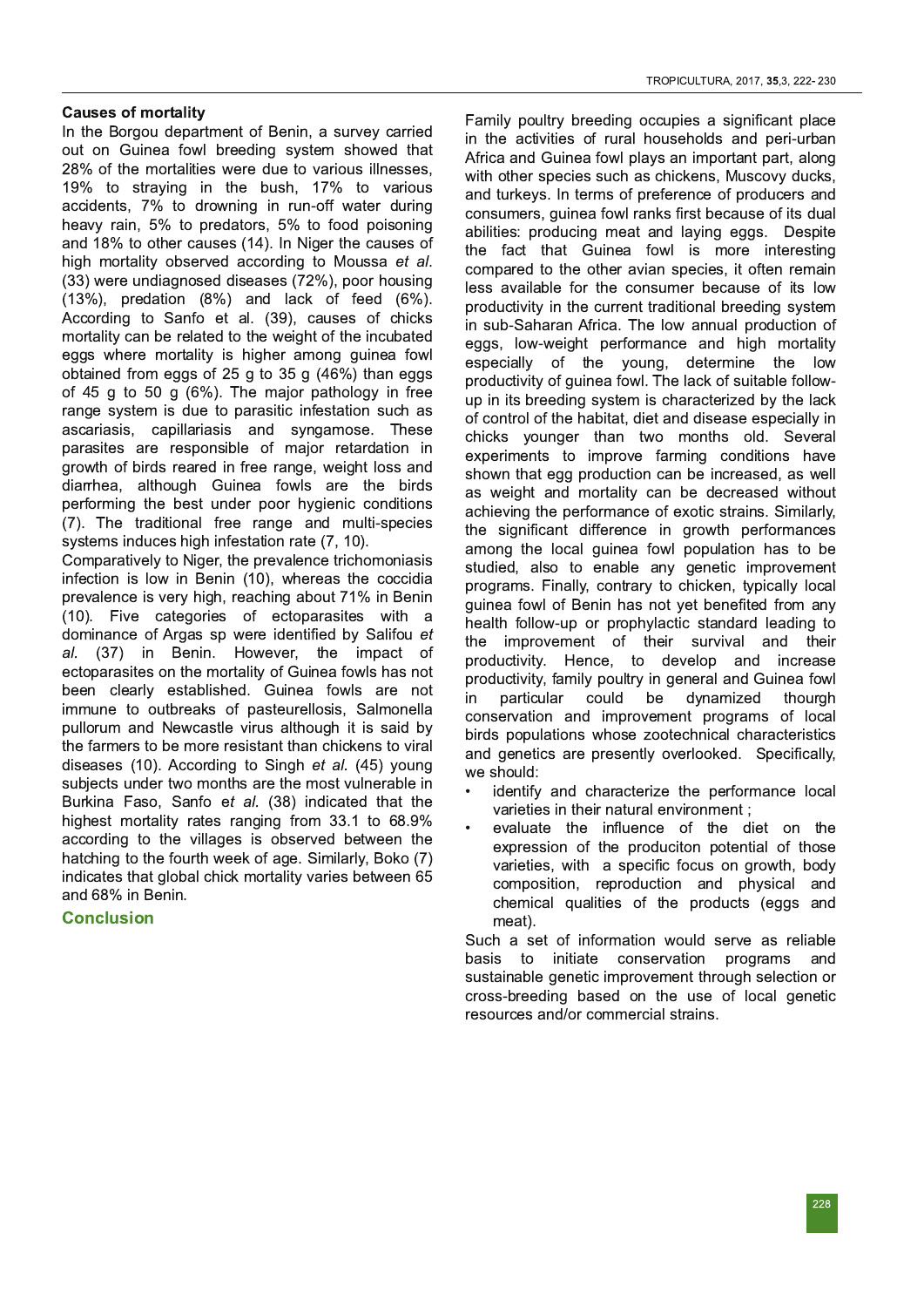#### **Literature**

- Alkan S., Karsli T., Galiç A. & Karaba K., 2013, Determination  $1.$ of phenotypic correlations between internal and external quality traits of quinea fowl eggs, Kafkas Univ. Vet. Fak. Derg., 19, 5, 861-867.
- $2.$ Anonyme, 1991. Microlivestock : little-know small animals with à promising economic future. Washington D.C., National Academy Press, 115-123.
- Avornyo F.K., Karbo N., Munkaila L., Mbii P., Abukari A. & 3. Allegye C., 2007. Towards Reducing Guinea Fowl Mortality in Northern Ghana: Research and Development Experiences. Savanna Farmer, Acdep., 8, 2, 3 - 5.
- Ayorinde K.L., Oluyemi J.A. & Ayni J.S.O., 1988.  $\overline{4}$ . Growth Performance of Four Indigenous Helmeted Guinea Fowl varieties (Numida Meleagris Galeata Pallas) in Nigeria. Bull. Anim. Hlth. Afr., 36, 356-360.
- 5. Blanchet M., 2011, L'activité pintade gérée à 100 % par Grimaud Frères sélection. Filières avicoles, septembre 2011. http://www.grimaudfreres.com/actualites/4-revue-depresse.html (09/09/2014).
- 6 Blum J.C., 1984, L'alimentation des animaux monogastriques porcs, lapins, volailles. INRA, Paris.  $1-282$
- Boko C.K., 2012. Salmonella enterica dans les mortalités 7. de pintadeaux au Bénin : Etude de terrain, comparaison des souches, et activité antibactérienne des extraits de plantes locales. Thèse de doctorat en Santé et Productions Animales. Université de Liège (Ulg).
- Bougon M., Le Menec M. & Launay M., 1994, Variations 8. des performances des pintadeaux avec la teneur des aliments en énergie et en protéines. CNEVA laboratoire Central de Recherches Avicole et Porcine, 22440, Ploufragut, 1-23.
- Chrysostme C, 1995, Méthodologie de développement de la 9. pintade au Benin. Thèse de doctorat. Sciences Agronomiques, Institut National Agronomique. Paris-Grignon, 190 p et Annexes.
- Chrysostme C., Allard P., Demey F., Bell J.G. &  $10.$ J.P., 1997, Enquêtes sérologiques Werthnner et parasitaires sur la pintade en élevage villageois au Bénin. Deuxièmes journées de la recherche avicole. Tours, 8-10 avril, 73-76.
- Chrysostme C., 2003, Présentation du PADAV: Aspects  $11.$ commercialisation, rentabilité, financement à la base. Rapport du deuxième atelier régional de projet d'aviculture villageoise en Afrique de l'Ouest du 24- 27/09/ 2002 au Burkina Faso. Network for smollholder poultry development.
- Chantale F., 2003, La pintade: Guide d'élevage. Centre de  $12.$ Référence en Agriculture et Agroalimentaire du Québec, 2875 Boulevard Laurier, 9<sup>iè</sup> étage, Saint-Foy, Québec. G1V 2M2,  $1-94.$
- $13.$ Countrstat/Bénin, 2013. Base de données statistiques, consulté à l'adresse, http://countrystat.org/ben ou http://www.fao.org/economic/ess/countrystat/en/ (le 26/08/2014)
- $14.$ Dahouda M., 2009. Contribution à l'étude de l'alimentation

de la pintade locale au Bénin, et perspectives d'améliorations à l'aide de ressources non conventionnelles. Thèse de doctorat en Santé et productions animales à L'Université de Liège. Année académique 2008-2009.

- 15. Dams R., 1996, Les couleurs de la pintade: Systèmes génétiques. St Laurent d'Agny, Avril.
- 16. Dei H.K. & Karbo N., 2004, Improving Small holder Guinea Fowl Production in Ghana. A Training Manual. Cyber Systems, Tamale, Ghana, 20pp.
- $17.$ Fajemilehin S.O K., 2010. Morph structural characteristics of three varieties  $\circ f$ grey-breasted helmeted guinea fowl in Nigeria, Int. J. Morphol., 28, 2, 557-562.
- Fandy M., 2005, La situation actuelle de l'aviculture 18. villageoise au Bénin. Communication donnée à l'atelier national pour la promotion de la filière avicole au Bénin. FAO. http://www.fao.org/livestock/ MAFP.  $8p.$ agap/lpa/fampol/infpd84f.htm. (27/08/2014)
- Fanou U., 2006, Première évaluation de la structure et de 19 l'importance du secteur avicole commercial et familial en Afrique de l'Ouest: Cas du Bénin. Revue du secteur avicole. 44p. Avril 2006, Réédité 2008. FAO. Juin http://www.fao.org/docs/eims/upload/213725/ai357f00.pdf.  $(27/08/2014)$
- FAO, 2014, Poultry sector Ghana. FAO Animal Production  $20<sub>1</sub>$ and Health. Livestock Country Reviews, n° 6, Rome, Italy. 82p http://www.fao.org/docrep/019/i3663e/i3663e.pdf  $(31/08/2016)$
- $21.$ Groot A. & Koppes N., 2010. La Sélection génomique apporte plus de progès génétique. Newsletter internationale de l'Institut de Sélection Animale, 1-4. isa.newsletter@hendrix-genetics.com
- $22.$ Halbouche M., Didi M., Bourezak N. & Lamari S., 2010, de Ponte, de Reproduction de Performance et Croissance de la Pintade Locale Numida meleagris  $en$ Algérie, Eur. J. Sci. Res., 47, 3, 320-333.
- Houndonougbo P.V., Chrysostme A.A.C, 23 Houndonougbo F.M., Hedi A., Bindelle J. & Gengler N., 2014. Evaluation de la qualité externe et interne des oeufs de cinq variétés de pintades locales élevées au Bénin. Rev. CAMES, 2, 2, 42-47.
- 24 Ikani E.I. & Dafwang I.I., 2004, The production of guinea fowl in Nigeria. Extension Bulletin, 207(8): 32p http://www.naerls.gov.ng/extmat/bulletins/Guineafowl.pdf  $(01/09/2016)$
- 25. JORF, 2006, Arrêté du 30 Avril 2007 du Ministère de l'Agriculture et de la Pêche Français. ROR : AGRPO753 310 Α.
- Karbo N., Avornyo F.K. & Atiiga S., 2002, Preliminary 26. studies on the pattern and causes of guinea fowl (Numida meleagris) keet losses in Garu and Bawku of the Bawku East District, Savanna Farmer, 3, 15-17.
- Kayang B.B., Youssao I., Inoue E., Naazie A., Abe H., Ito S.  $27.$ & Inoue M.M., 2009. Genetic diversity of helmeted guinea fowl (Numida meleagris) based on microsatellite analysis. Japan Poult. Sci. Association, 47, 120-124.
- 28 Konlan S.P., Avornyo F.K., Karbo N. & Sulleyman A., 2011.